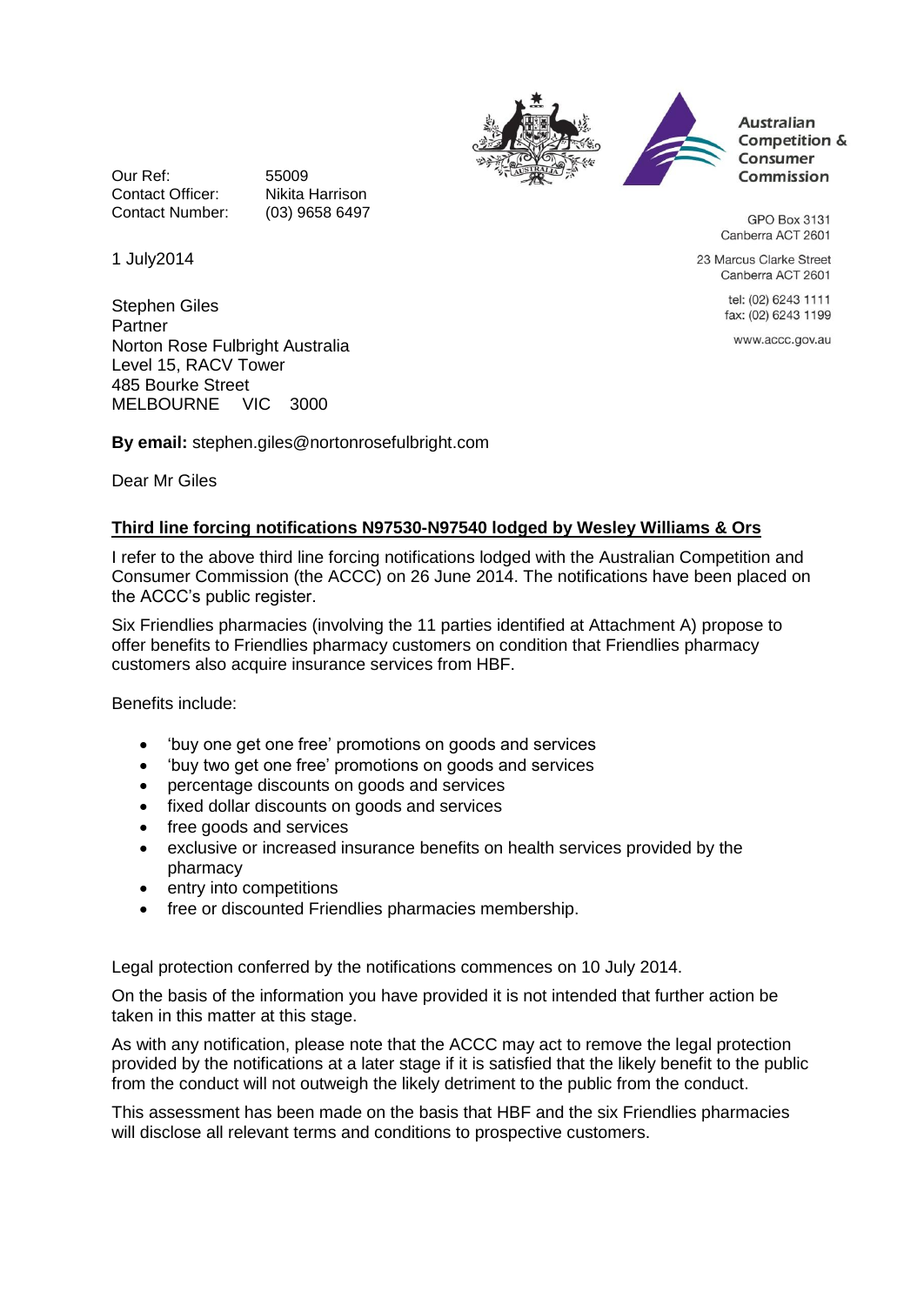A copy of this letter has been placed on the ACCC's public register. If you wish to discuss any aspect of this matter, please do not hesitate to contact Nikita Harrison on (03) 9658 6497.

Yours sincerely

Dr Richard Chadwick General Manager Adjudication Branch